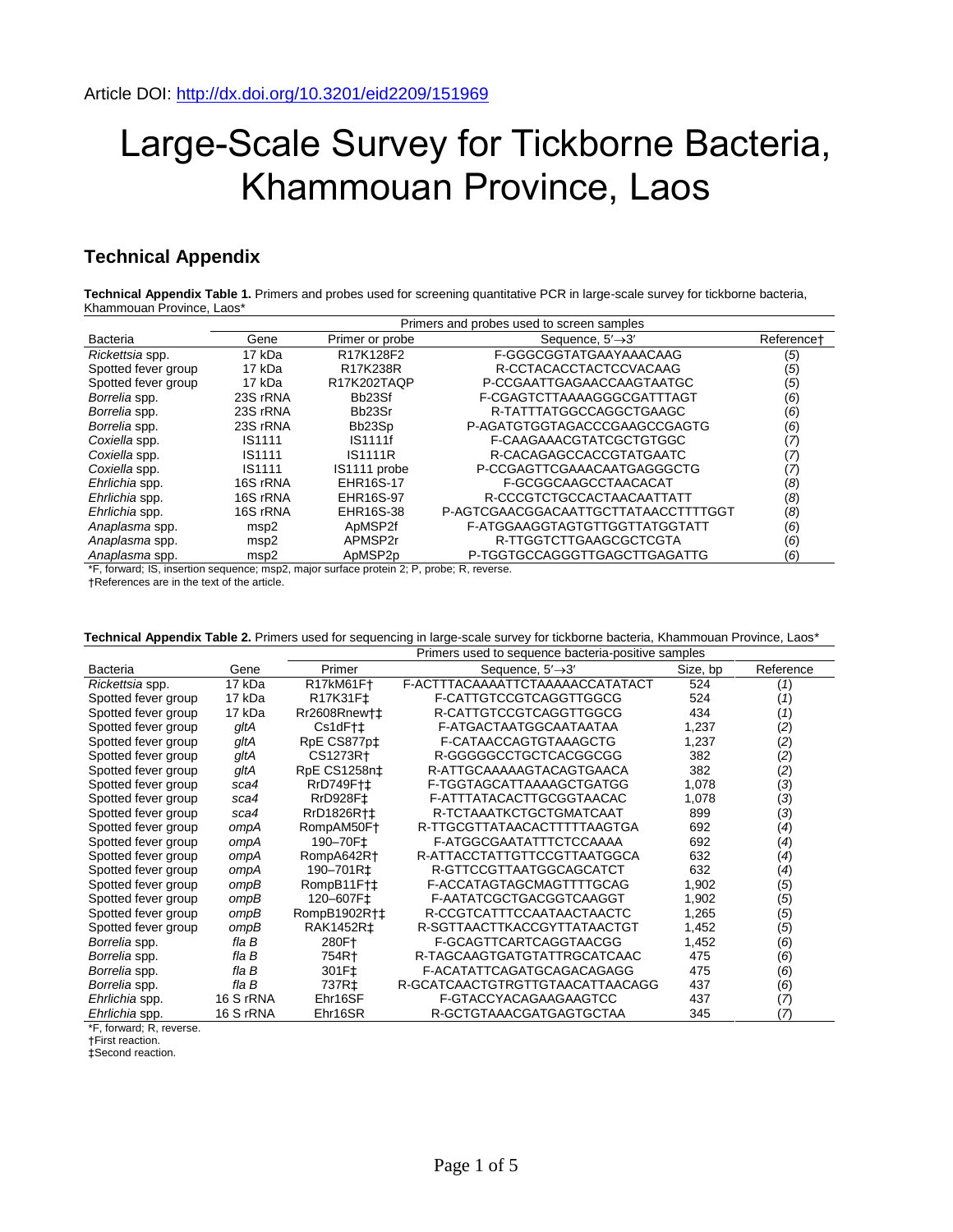## **References**

- 1. Maina A. Sero-epidemiology and molecular characterization of Rickettsiae infecting humans, selected animals and arthropod vectors in Asembo, western Kenya, 2007–2010 [Doctoral dissertation]. Nairobi (Kenya): Jomo Kenyatta University of Agriculture and Technology; 2012.
- 2. Roux V, Rydkina E, Eremeeva M, Raoult D. [Citrate synthase gene comparison, a new tool for phylogenetic](http://www.ncbi.nlm.nih.gov/pubmed/9103608)  [analysis, and its application for the rickettsiae.](http://www.ncbi.nlm.nih.gov/pubmed/9103608) Int J Syst Bacteriol. 1997;47:252–61. [PubMed](http://www.ncbi.nlm.nih.gov/entrez/query.fcgi?cmd=Retrieve&db=PubMed&list_uids=9103608&dopt=Abstract) <http://dx.doi.org/10.1099/00207713-47-2-252>
- 3. Jiang J, Sangkasuwan V, Lerdthusnee K, Sukwit S, Chuenchitra T, Rozmajzl P, et al. Human infection with *Rickettsia honei* Thailand. Emerg Infect Dis. 2005;11:1473–5. [PubMed](http://www.ncbi.nlm.nih.gov/entrez/query.fcgi?cmd=Retrieve&db=PubMed&list_uids=16229787&dopt=Abstract) <http://dx.doi.org/10.3201/eid1109.050011>
- 4. Fournier PE, Roux V, Raoult D. Phylogenetic analysis of spotted fever group rickettsiae by study of the outer surface protein rOmpA. Int J Syst Bacteriol. 1998;48:839–49. [PubMed](http://www.ncbi.nlm.nih.gov/entrez/query.fcgi?cmd=Retrieve&db=PubMed&list_uids=9734038&dopt=Abstract) <http://dx.doi.org/10.1099/00207713-48-3-839>
- 5. Roux V, Raoult D. Phylogenetic analysis of members of the genus *Rickettsia* using the gene encoding the outer-membrane protein rOmpB (*ompB*). Int J Syst Evol Microbiol. 2000;50:1449–55. [PubMed](http://www.ncbi.nlm.nih.gov/entrez/query.fcgi?cmd=Retrieve&db=PubMed&list_uids=10939649&dopt=Abstract) <http://dx.doi.org/10.1099/00207713-50-4-1449>
- 6. Clark KL, Leydet B, Hartman S. Lyme borreliosis in human patients in Florida and Georgia, USA. Int J Med Sci. 2013;10:915–31. [PubMed](http://www.ncbi.nlm.nih.gov/entrez/query.fcgi?cmd=Retrieve&db=PubMed&list_uids=23781138&dopt=Abstract) <http://dx.doi.org/10.7150/ijms.6273>
- 7. Dittrich S, Phuklia W, Turner GD, Rattanavong S, Chansamouth V, Dumler SJ, et al. *Neorickettsia sennetsu* as a neglected cause of fever in South-East Asia. PLoS Negl Trop Dis. 2015;9:e0003908. [PubMed](http://www.ncbi.nlm.nih.gov/entrez/query.fcgi?cmd=Retrieve&db=PubMed&list_uids=26158273&dopt=Abstract) <http://dx.doi.org/10.1371/journal.pntd.0003908>
- 8. Phongmany S, Rolain JM, Phetsouvanh R, Blacksell SD, Soukkhaseum V, Rasachack B, et al. Rickettsial infections and fever, Vientiane, Laos. Emerg Infect Dis. 2006;12:256–62. [PubMed](http://www.ncbi.nlm.nih.gov/entrez/query.fcgi?cmd=Retrieve&db=PubMed&list_uids=16494751&dopt=Abstract) <http://dx.doi.org/10.3201/eid1202.050900>
- 9. Kernif T, Socolovschi C, Wells K, Lakim MB, Inthalad S, Slesak G, et al. *Bartonella* and *Rickettsia* in arthropods from the Lao PDR and from Borneo, Malaysia. Comp Immunol Microbiol Infect Dis. 2012;35:51–7. [PubMed](http://www.ncbi.nlm.nih.gov/entrez/query.fcgi?cmd=Retrieve&db=PubMed&list_uids=22153360&dopt=Abstract) <http://dx.doi.org/10.1016/j.cimid.2011.10.003>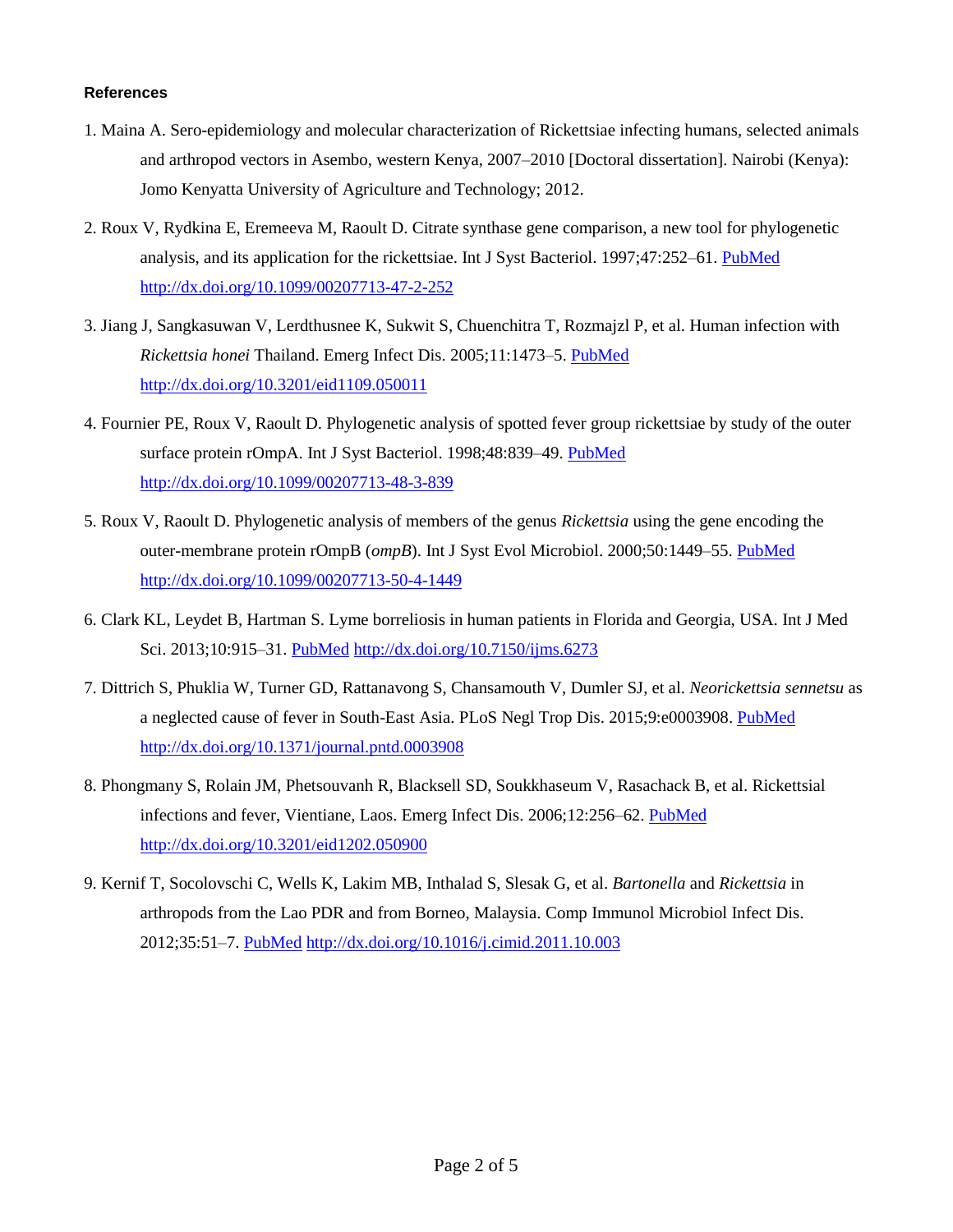

**Technical Appendix Figure 1.** Khammouan Province (red star), Laos, where ticks were collected in this study (see Technical Appendix Figure 2). Locations of previous studies investigating *Rickettsia* spp. in Laos are shown by the green star (*8*) and blue star (*9*).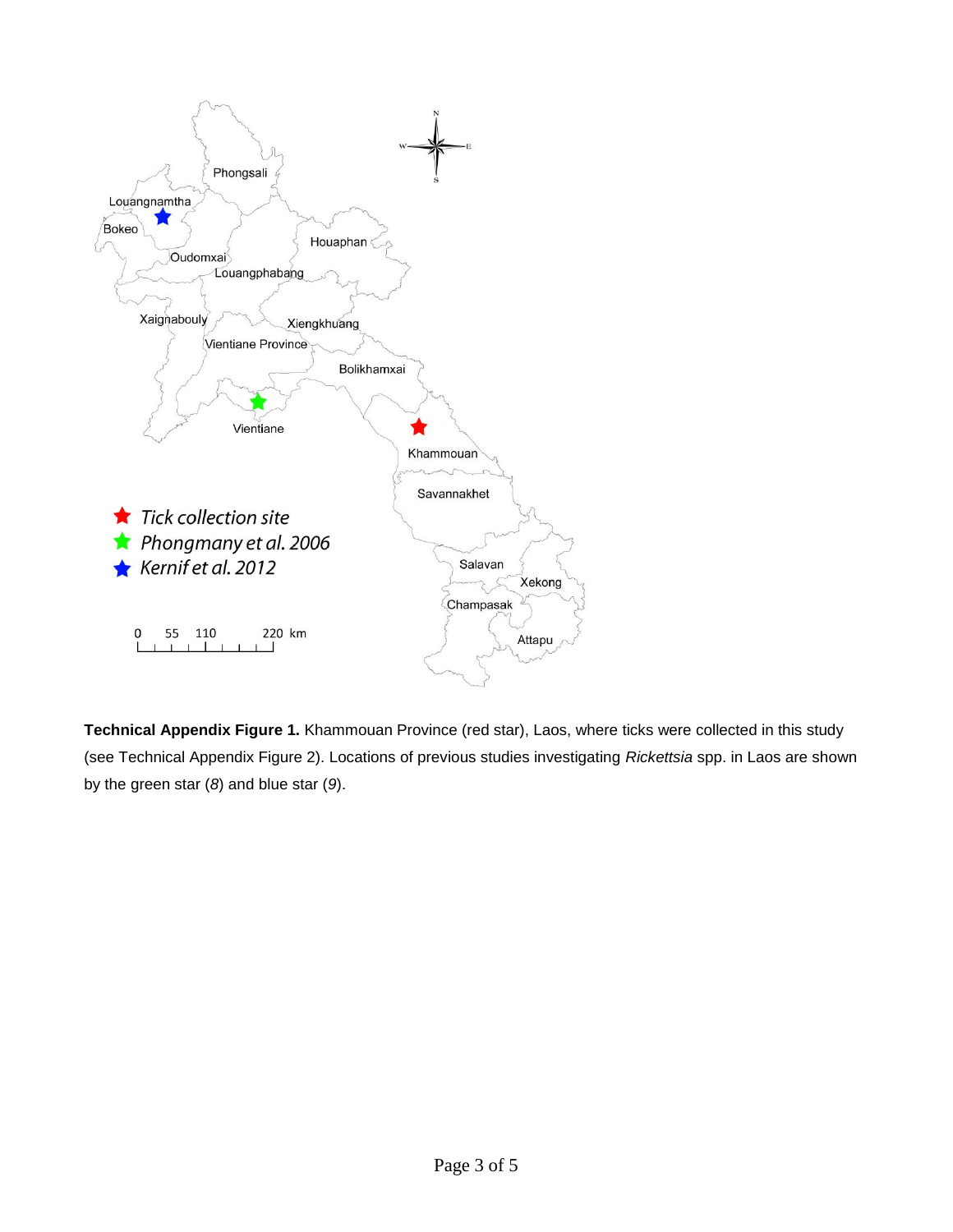

**Technical Appendix Figure 2.** Location of tick collections sites (red stars) in Khammouan Province, Laos.